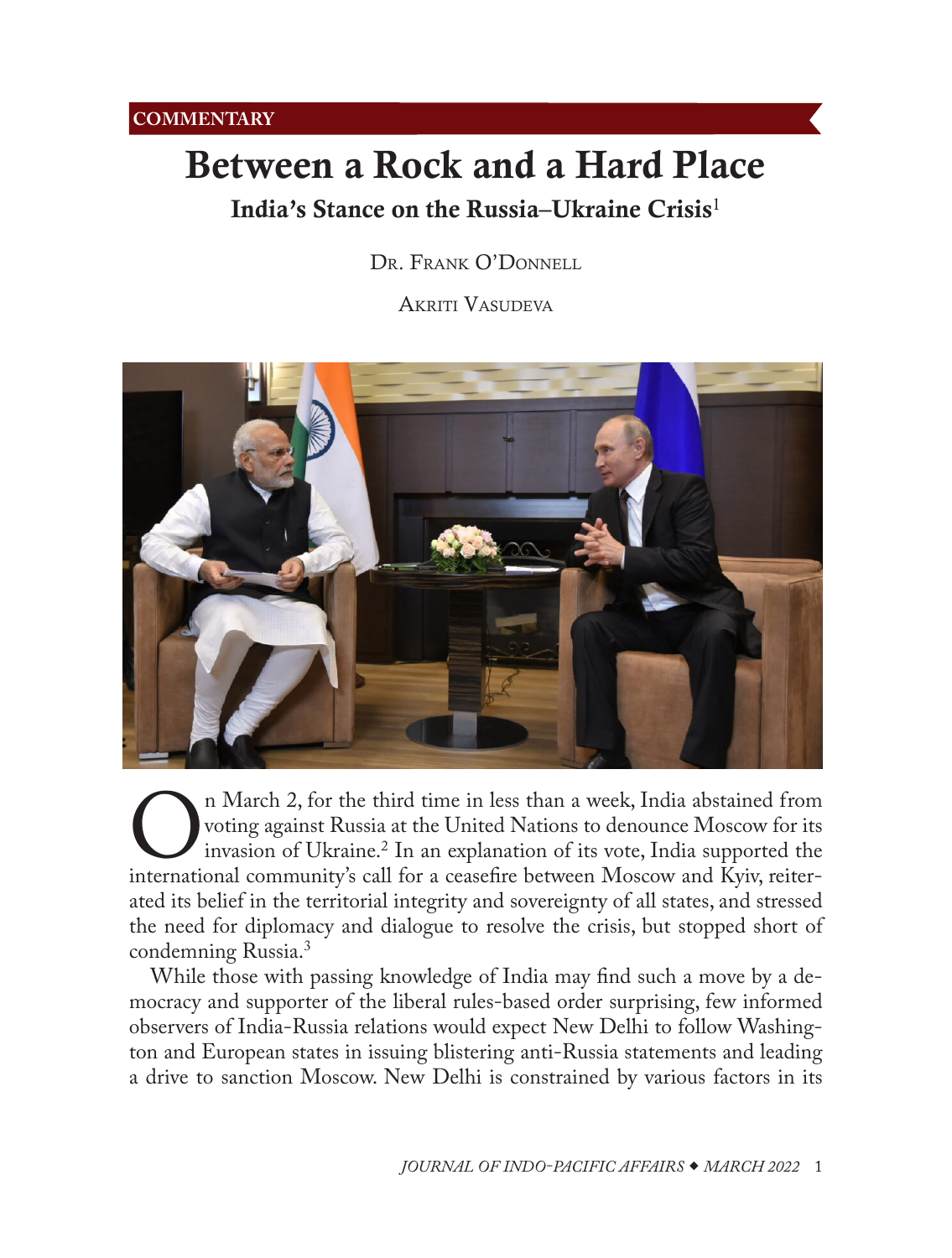<span id="page-1-0"></span>relationship with Moscow and has unique stakes in this crisis that explain its rather muted stance so far.

For one, our research shows that around 85 percent of India's military equipment is of Russian or Soviet origin, and India continues to rely upon Russia for maintenance, spare parts, and other support for its existing arsenal.[4](#page-4-0) Technologies viewed by Delhi as critical to its national security, such as the S-400 air and missile defense system, Brahmos supersonic cruise missiles, and naval nuclear propulsion, have either been co-developed with or purchased from Moscow. Despite the strides taken in US-India defense trade in recent years, Russia remains the Indian partner of choice for new cutting-edge systems, mainly because in many instances it has been the only state willing to offer India the most advanced defense technologies.[5](#page-4-0) This dependence makes India liable to Russian retaliation if New Delhi does not acquiesce to Moscow's position on Ukraine. Retaliation could come in the form of Russia withholding emergency arms deliveries, which would be especially costly for India as it continues to be in an eyeball-to-eyeball standoff with China at various points along their shared border.<sup>[6](#page-4-0)</sup>

Beijing and Moscow's growing closeness is also a concern for New Delhi,<sup>7</sup> a [quasi-alliance](https://www.tandfonline.com/doi/abs/10.1080/14751798.2020.1790805) which is likely to only deepen the longer the Russian invasion of Ukraine continues and as Russian President Vladimir Putin becomes more globally isolated.[8](#page-4-0) New Delhi likely sees its relative silence on Moscow's actions in Ukraine as leverage to induce Russia to moderate Chinese aggression against India, especially potential Chinese adventurism on the Line of Actual Control as the snow begins to melt in the Himalayas.

India may also feel beholden to Russia for its historical political support for New Delhi, often in opposition to Pakistan. For instance, Moscow has tended to block Pakistani efforts at the United Nations Security Council (UNSC) to seek international intervention against India over the Kashmir issue.<sup>[9](#page-4-0)</sup> Moreover, Indian hesitance could stem too from its long-held policy of strategic autonomy and the need to maintain a multipolar world order.

And most importantly, taking sides may complicate New Delhi's efforts to ensure safe passage for and evacuation of about 2,000 remaining Indian citizens, mostly from conflict zones in the east, out of a total over 20,000 caught in the crossfire in Ukraine.[10](#page-4-0)

However, despite these severe and understandable constraints, it is imperative that New Delhi glean the right lessons from this crisis and take actions to secure its interests.

For one, supporting and defending the norms of sovereignty and territorial integrity is crucial not just from the standpoint of adherence to values but also because not doing so may undermine India's own stance vis a vis China on the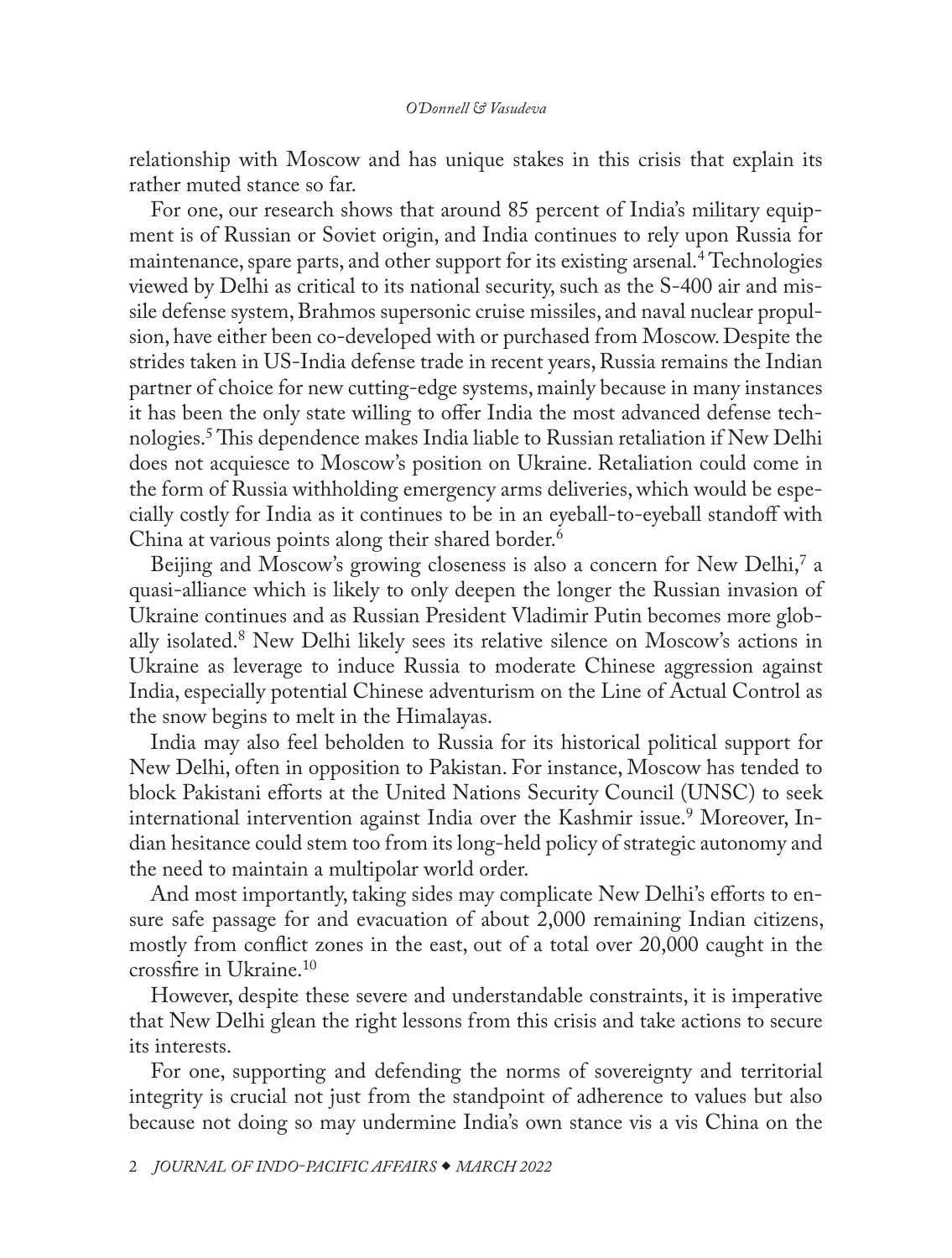<span id="page-2-0"></span>border. In addition, India must be mindful of how its smaller neighbors in the subcontinent such as Nepal and Bhutan as well as partners in Southeast Asia perceive its tacit support of Russian aggression and any doubts that may sow in their minds about New Delhi's behavior as a regional power.

Secondly, this crisis should be a wakeup call for India to reduce its dependence on Russian arms in its own interest, not because the United States or the West wants it to. For decades, New Delhi has been alarmed by the low quality of Russian arms and equipment and anxious as many systems have faced cost overruns and delays. Now severe sanctions on Russia and the destruction in Ukraine threaten to both delay delivery of new arms and equipment to India as well as impact or cancel projects to upgrade existing systems, leaving New Delhi vulnerable.[11](#page-4-0) Thus, this is the opportune moment for New Delhi to both accelerate its diversification to other defense partners as well as take up indigenization of defense production in earnest.

The United States can be one of these key defense partners for India, especially as both share deep concerns about the threat that China poses. However, India's lack of overt criticism for Russian actions in Ukraine has disappointed U.S. lawmakers[.12](#page-4-0) This stance could threaten the bipartisan support in Washington for supporting New Delhi's rise, and perhaps even generate pressures to sanction India for its purchase of S-400 systems from Russia under the Countering America's Adversaries Through Sanctions Act (CAATSA).[13](#page-4-0) Senior Biden administration officials appear somewhat sympathetic to India's legacy relationship with Russia and the limitations it poses on New Delhi.[14](#page-4-0) However, in the absence of stronger Indian statements or actions against Russia, U.S. Congress members and working-level Biden administration staff will find it harder to mobilize the necessary internal support for securing an Indian CAATSA waiver.

Finally, with the recent death of an Indian student in Kharkiv,<sup>15</sup> another citizen injured after being caught in firing in Kyiv, and many still stuck in active conflict zones awaiting evacuation, New Delhi should be mindful that Russia's actions in Ukraine could become a domestic political issue and result in public pressure on the Indian government to reassess its ties with Moscow[.16](#page-5-0)

What can India do to implement these lessons and secure these interests? It is reasonable to expect that India will continue to publicly walk this diplomatic tightrope. However, privately, India should appeal to Russia to come to the negotiating table with Ukraine, since India's key interest is cessation of violence and safety of its citizens.

As it has done in recent days at the  $UN^{17}$  and during conversations with European leaders,[18](#page-5-0) India should be more consistently vocal about appealing for the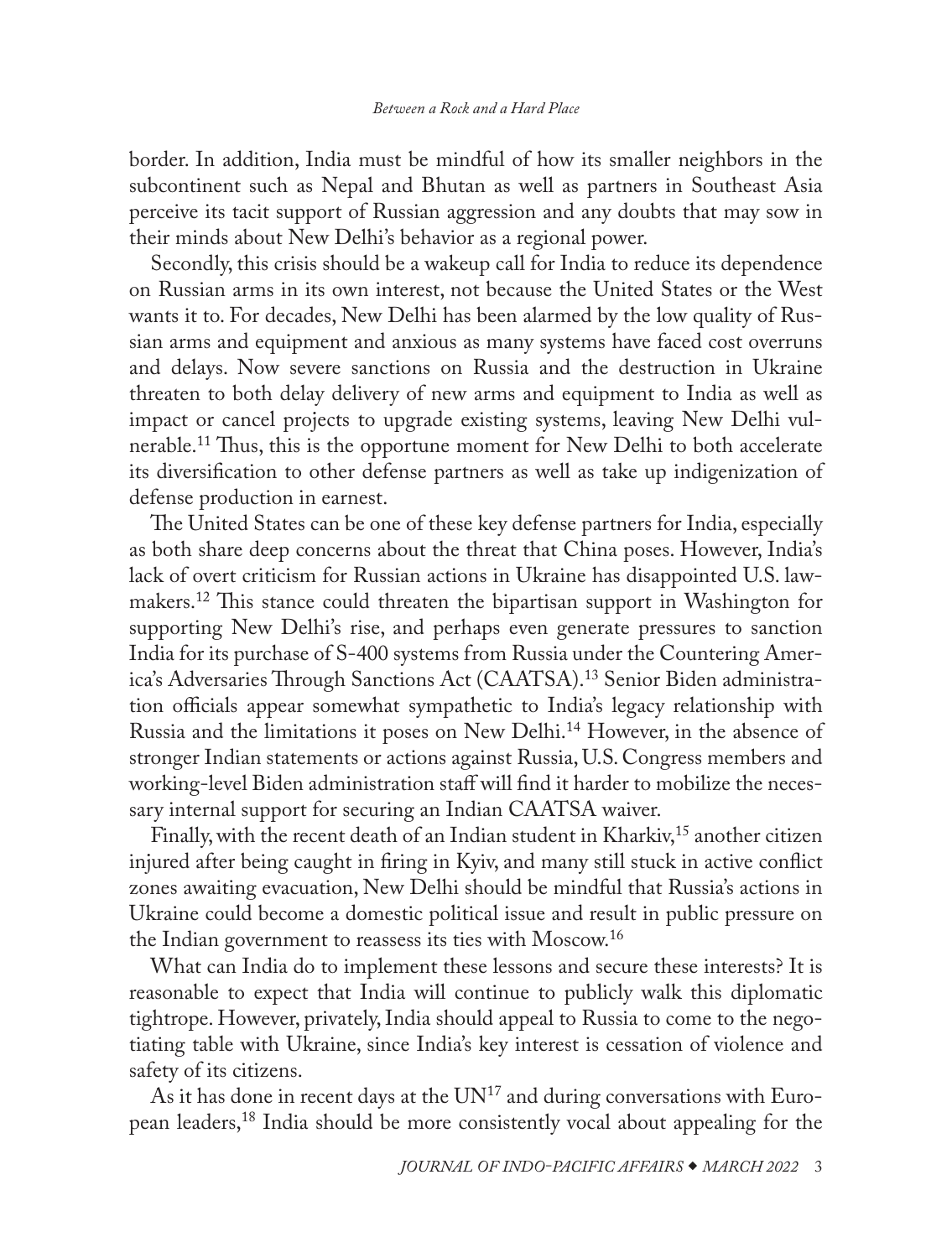#### *O'Donnell & Vasudeva*

<span id="page-3-0"></span>respect of all states' sovereignty and territorial integrity, especially in bilateral calls and readouts with Putin and Ukrainian President Volodymyr Zelensky.[19](#page-5-0)

Finally, Indian officials would be well-advised to reach out to members of the U.S. Congress to explain New Delhi's position and the diplomatic constraints it faces due to its reliance on Russian arms, with an eye on a potential decision on CAATSA sanctions. For their part, the Biden administration could explore a large Foreign Military Financing arms sales package for India that would begin to reduce its dependence on Russian arms and allow its strategic choices to be more independent of Russia in the future. To give these U.S. officials internal political support to advocate and prepare this package, India should indicate it will more substantively engage with the existing U.S.  $F-21$  fighter jet offer,<sup>[20](#page-5-0)</sup> and move to expeditiously conclude Predator drone negotiations.<sup>21</sup>

India's provision of humanitarian aid to Ukraine and criticisms of Russian conduct in its statements explaining its decisions to abstain from UNSC votes on the issue are welcome moves. Nevertheless, in his recent book detailing the logic and goals of Indian foreign policy, Indian External Affairs Minister S. Jaishankar astutely recognized that "India cannot give any other nation a veto on its policy options. This is particularly so in a world when all significant players are trying to be as open-ended on their own choices. Nor is there a basis to suggest that a modest Indian global profile will somehow be rewarded by polities who are intrinsically enamored of strength."[22](#page-5-0) Drawing from New Delhi's own foreign policy playbook, Jaishankar himself and other Indian decisionmakers should heed this rationale for bolder actions against Russia.  $\bullet$ 

#### Dr. Frank O'Donnell

Dr. O'Donnell is the Deputy Director of the Stimson Center's South Asia Program. His areas of expertise include nuclear doctrine and posture development, conventional military modernization, and national security policymaking processes in Southern Asia. He is a Postdoctoral Fellow in the National Security Affairs Department at the US Naval War College. He has been a Stanton Junior Faculty Fellow and Associate at the Belfer Center for Science and International Affairs at Harvard University, an Assistant Professor (UK: Lecturer) at the Britannia Royal Naval College, and has also held research positions at the University of Aberdeen and James Martin Center for Nonproliferation Studies. He holds a PhD in Defense Studies from King's College London, an M.Sc. in Strategic Studies from the University of Aberdeen, and an M.A. in International Relations and Middle East Studies from the University of St. Andrews.

#### Akriti Vasudeva

Ms. Vasudeva is a Fellow with the South Asia Program at the Stimson Center. Her research focuses on US–China– India strategic dynamics, geopolitics of Southern Asia and the Indo-Pacific, US–India defense and strategic cooperation, and Indian foreign policy. Her analysis has appeared on the *BBC*, *NPR*, *Foreign Policy*, *The Diplomat*, and *The National Interest*, among others. She is also editor-at-large at *South Asian Voices*, an online magazine featuring strategic analysis and commentary on the security, politics, and economics of the subcontinent. Previously, she worked as a reporter for two of the largest English-language dailies in India, *The Indian Express* and *Hindustan Times*. She has also held research positions at the Embassy of India in Washington, DC and the Manohar Parrikar–Institute for Defence Studies and Analyses in New Delhi, among others. She holds an MA in Asian Studies from the Elliott School of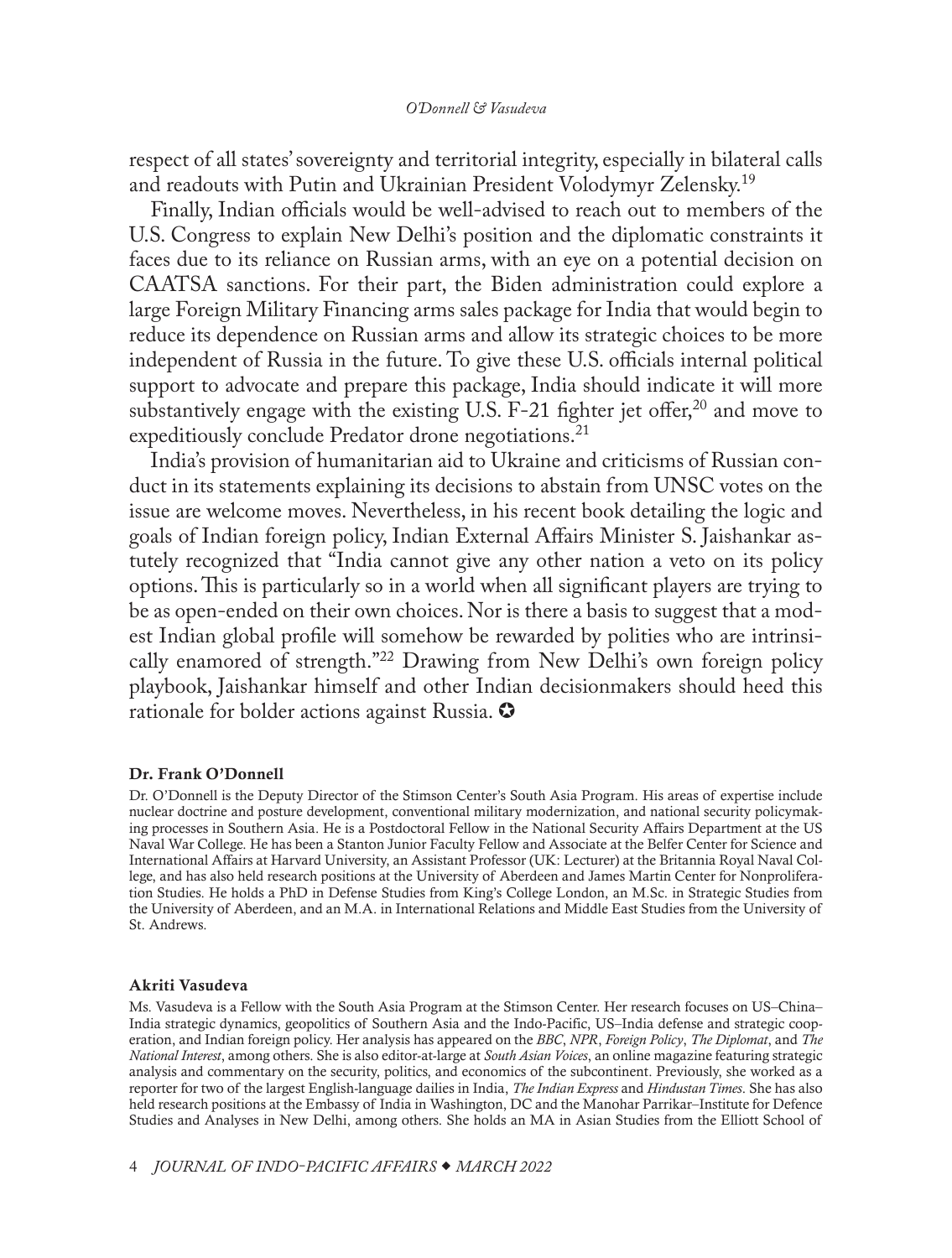#### *Between a Rock and a Hard Place*

<span id="page-4-0"></span>International Affairs, George Washington University, and a bachelor's degree in information technology engineering from the University of Mumbai. Her latest publication is a chapter titled "Competition and Coalitions: The United States, Quad Plus and the Chinese Challenge in the Indo-Pacific" in Jagannath Panda and Ernest Gunasekara-Rockwell (eds.)'s *Quad Plus and Indo-Pacific: The Changing Profile of International Relations* (Routledge, 2021).

#### **Notes**

[1](#page-0-0). **Editor's Note**: This article originally appeared in *South Asian Voices*, a publication of the Stimson Center: Frank O'Donnell and Akriti Vasudeva, "Between a Rock and a Hard Place: India's Stance on the Russia-Ukraine Crisis," 4 March 2022, [https://southasianvoices.org/](https://southasianvoices.org/between-a-rock-and-a-hard-place-indias-stance-on-the-russia-ukraine-crisis/). It is reproduced here under a partnership with the Stimson Center's South Asia Program.

[2](#page-0-0). Geeta Mohan, "India abstains from voting against Russia as UNGA deplores Moscow's actions in Ukraine," *India Today*, 2 March 2022, [https://www.indiatoday.in/](https://www.indiatoday.in/india/story/india-abstains-from-voting-against-russia-as-unga-deplores-moscow-actions-in-ukraine-1919991-2022-03-02); and Chirayu Thakkar, "Explaining India's Abstention from the UNSC Vote on Ukraine," South Asian Voices, 28 February 2022, [https://southasianvoices.org/.](https://southasianvoices.org/explaining-indias-abstention-from-the-unsc-vote-on-ukraine/)

[3](#page-0-0). Amb. T. S. Tirumurti (@ambtstirumurti), "India abstained on the vote today in the UN General Assembly emergency special session resolution on #Ukraine," *Twitter*, 2 March 2022, 11:23 AM, [https://twitter.com/](https://twitter.com/ambtstirumurti/status/1499073038154874881?s=20&t=L9dvZf7kkRzAYg8yoTGQ0w).

[4](#page-1-0). Sameer Lalwani, et al., "The Influence of Arms: Explaining the Durability of India–Russia Alignment," *Journal of Indo-Pacific Affairs* 4, no. 1 (2021): 2–42, [https://media.defense.gov/.](https://media.defense.gov/2021/Jan/15/2002565540/-1/-1/1/LALWANI.PDF/LALWANI.PDF)

[5](#page-1-0). Bureau of Political-Military Affairs, US Department of State, "U.S. Security Cooperation with India" (fact sheet, 20 January 2021), [https://www.state.gov/](https://www.state.gov/u-s-security-cooperation-with-india/).

[6](#page-1-0). Ashok Sharma (Associated Press), "India, China talks on border standoff end in stalemate," *Defense News*, 13 January 2022, [https://www.defensenews.com/.](https://www.defensenews.com/global/asia-pacific/2022/01/13/india-china-talks-on-border-standoff-end-in-stalemate/)

[7](#page-1-0). Ministry of Foreign Affairs, People's Republic of China, "President Xi Jinping Held Talks with Russian President Vladimir Putin" (news release, 4 February 2022), [https://www.fmprc.gov.](https://www.fmprc.gov.cn/mfa_eng/zxxx_662805/202202/t20220204_10638923.html) [cn/.](https://www.fmprc.gov.cn/mfa_eng/zxxx_662805/202202/t20220204_10638923.html)

[8](#page-1-0). Stephen Blank, "The Un-Holy Russo-Chinese alliance," *Defense & Security Analysis* 36, no. 3 (2020): 249–74, [https://www.tandfonline.com/.](https://www.tandfonline.com/doi/abs/10.1080/14751798.2020.1790805)

[9](#page-1-0). Devirupa Mitra, "In a First, Russia Talks of UN Resolutions on Kashmir," *The Wire*, 18 August 2019, [https://thewire.in/.](https://thewire.in/diplomacy/kashmir-article-370-russia-un-security-council)

[10](#page-1-0). Ministry of External Affairs, Government of India, " Special Briefing on Operation Ganga by the Official Spokesperson (March 04, 2022)," *YouTube*, 4 March 2022, [https://youtu.be/](https://youtu.be/KZQLFlv_BTU?t=525).

[11](#page-2-0). Vivek Raghuvanshi, "India braces for sanctions on Russia to delay weapons programs, deliveries," *Defense News*, 2 March 2022, [https://www.defensenews.com/](https://www.defensenews.com/global/asia-pacific/2022/03/02/india-braces-for-sanctions-on-russia-to-delay-weapons-programs-deliveries/); and Rahul Bedi, "Russia Invading Ukraine Will Have a Domino Effect on India's Arms Deals," *The Wire*, 24 February 2022, [https://thewire.in/](https://thewire.in/security/russia-invading-ukraine-will-have-a-domino-effect-on-indias-arms-deals).

[12](#page-2-0). "'India Focused on 2 Things': US Diplomat on Stand on Russia War in Ukraine," *NDTV*, 3 March 2022, [https://www.ndtv.com/](https://www.ndtv.com/india-news/working-to-get-india-to-take-clear-position-on-ukraine-war-us-diplomat-2800403).

[13](#page-2-0). Press Trust of India, "Sanctions for India over S-400 Deal with Russia? US Diplomat Said This," *NDTV*, 3 March 2022, [https://www.ndtv.com/](https://www.ndtv.com/india-news/biden-administration-looking-whether-to-apply-or-waive-sanctions-on-india-under-caatsa-us-diplomat-2800400).

[14](#page-2-0). Mujib Mashal, "As World Rebukes Russia, India Tries to Stay Above the Fray," *New York Times*, 1 March 2022, [https://www.nytimes.com/](https://www.nytimes.com/2022/03/01/world/asia/india-russia-united-states-ukraine.html).

[15](#page-2-0). Nidhi Razdan and M.S. Sreeja, "Indian Student, Killed in Ukraine, Was Standing in a Grocery Store Queue," *NDTV*, 1 March 2022, [https://www.ndtv.com/.](https://www.ndtv.com/india-news/indian-student-killed-in-ukraine-was-standing-in-a-grocery-store-queue-2796821)